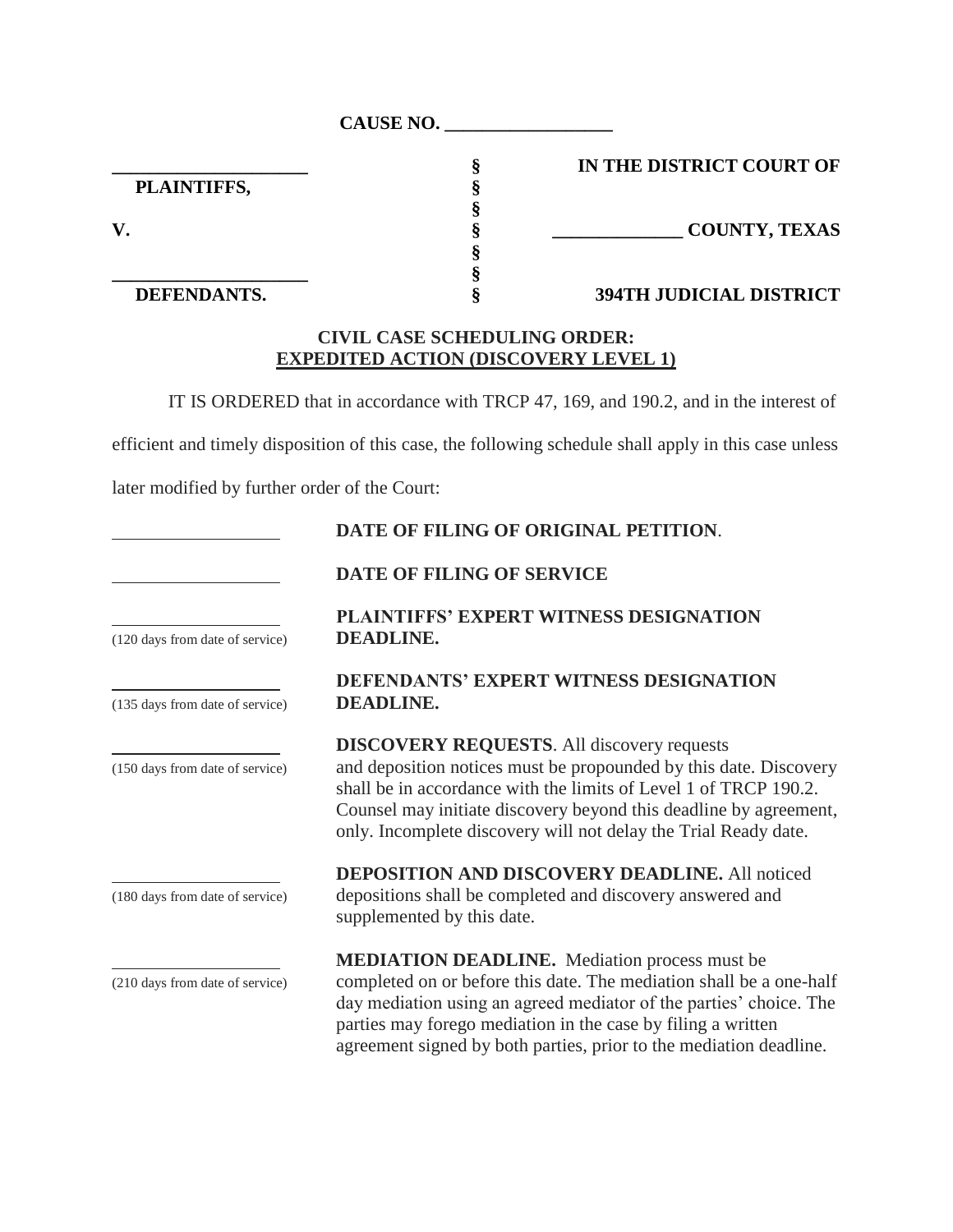**NOTICE OF INTENT TO DISMISS ON "MEDIATION DEADLINE." THIS CASE WILL BE DISMISSED FOR WANT OF PROSECUTION under the Court's inherent power for failure to diligently prosecute this case, if, prior to Mediation Deadline, mediation is not completed.**

> **AFFIRMATIVE PLEADINGS**. All amendments and supplements seeking affirmative relief or advancing defenses, must be filed by this date.

**RESPONSIVE PLEADINGS**. Deadline for filing additional pleadings that do not seek additional affirmative relief, that are directly responsive to any timely filed affirmative pleadings by other parties.

**DISPOSITIVE MOTIONS.** All dispositive motions, including (240 days from date of service) summary judgment motions, must be filed on or before this date.

**TRIAL READY**. The Parties shall be prepared and ready for trial (240 days from date of service) by this date. The parties shall exchange witness and exhibit lists by this date. Trial may be scheduled at any time on or after this date. In addition, by this date the parties must inform the court coordinator, in writing, if a Spanish language interpreter will be needed for trial.

**PRETRIAL CONFERENCE**. Parties shall be prepared to discuss all aspects of trial with the court. All pending motions, including dispositive motions, shall be considered at this time. Electronic copies of all exhibits shall be produced to the Court, on a thumb-drive. Digital Files should be labeled as, "Plaintiff John Doe Exh. No. 3," "Defendant Jane Smith Exh. No. 82," and so on. For jury cases, proposed Jury Charges and Motions in Limine shall be submitted by this date. All objections to witnesses and exhibits shall be considered at this timeThis date shall be set by separate order of the Court.

**TRIAL.** Exact date of trial shall be set by separate order of the Court, at least sixty days after completion of the mediation process, and within 90 days of the Discovery Deadline (ie. by day 270). The parties shall be limited to 8 hours per side during trial, as provided by TRCP  $169(d)(3)$ .

IT IS, THEREFORE, ORDERED, ADJUDGED AND DECREED that the above-stated deadlines and limitations are in effect during the pendency of this suit. Any deadlines above that fall on a weekend or Texas or Federal holiday, shall carry forward to the next work day. These deadlines may be changed by Rule 11 agreement between counsel, with the exception of Pretrial Conference, Pretrial Hearing, Mediation Deadline, Trial Ready, and Trial, each of which requires Order of the Court. Rule 11 Agreements will not delay the Trial Ready date or Trial Date. Court ordered extensions or continuances of the Trial Ready date or Trial Date will not automatically reopen closed periods or renew passed deadlines.